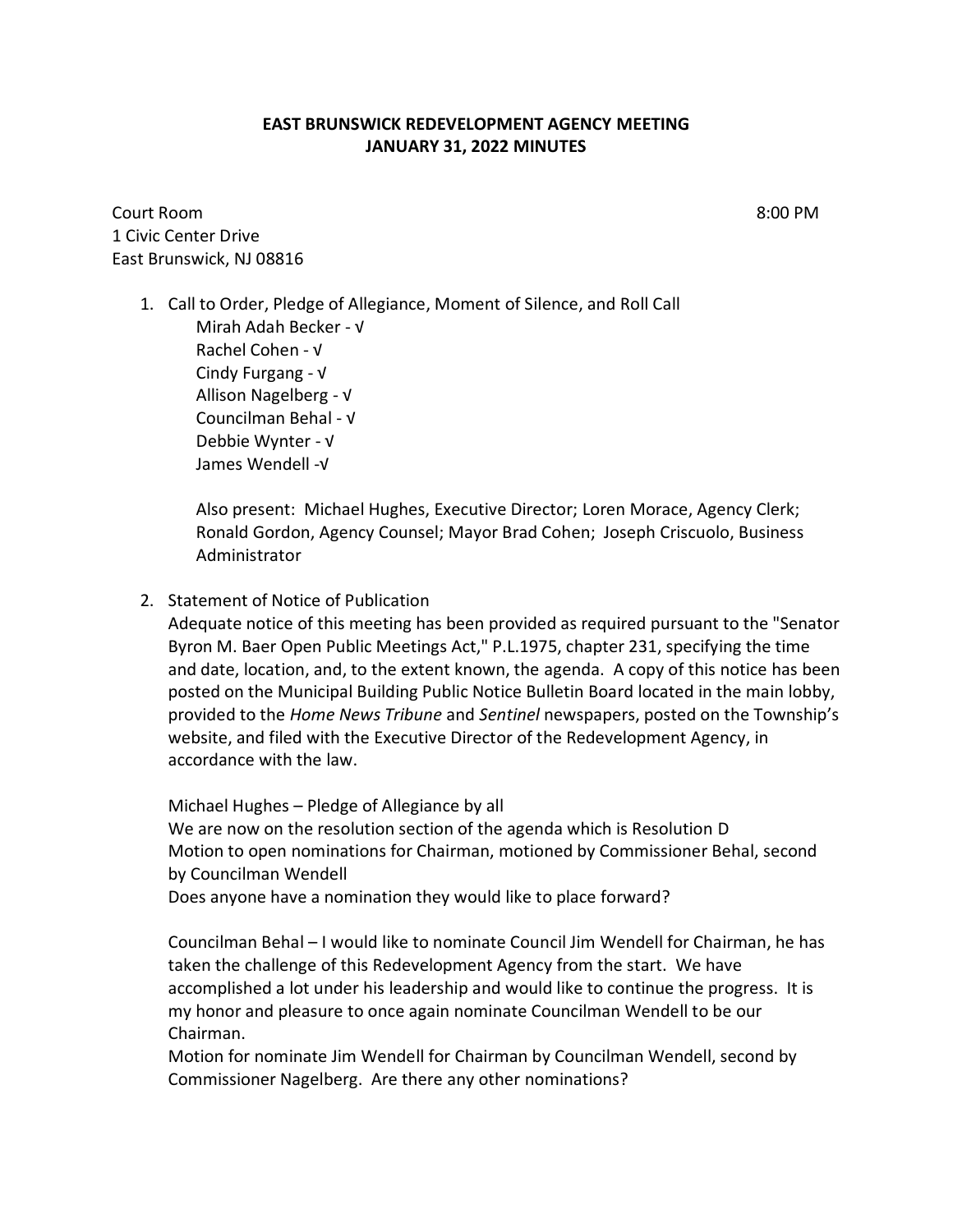Motion to close nominations from Commissioner Becker, second by Councilman Wendell Mirah Adah Becker - √ Rachel Cohen - √ Cindy Furgang - √ Allison Nagelberg -√ Councilman Behal - √ Debbie Wynter - √ James Wendell - √

Michael Hughes – My honor to turn the meeting over to the Chairman Jim Wendell

Jim Wendell – Thank you so much I appreciate your support all these years from everyone who has been sitting on this Agency and I am very happy to move forward with this meeting and the exciting times we have in East Brunswick here with Redevelopment. As such we are going to move back to our reports section.

- 3. Reports
	- a. Executive Director We have our standard agenda for a Reorganization meeting appointing Professionals, appointing Officers of the Agency, you just appointed your Chairman, you will be appointing a Vice Chair, Secretary, Executive Director among other things as well as Approving a Pool of Professionals as well as Salary and Wages but also you have on your agenda this evening lots and blocks which are all on Edgeboro Road. I will have an update on 39 Edgeboro Road. We want to take a look at the entire corridor as we see industrial construction happening up and down the Turnpike at different exits. We have an industrial facility area on the Edgeboro Road corridor that by any objective standard is under utilized and in poor shape especially the area that borders Route 18. The first step of that process is the Council to undertake an actual study of the properties and see what meets the definition of an area in need of Redevelopment and what does not, what could possibly go there. The first step is for us to ask the Council to take a look at it and that is what we will be voting on this evening. It's non binding but it gives the Council a direction that the Redevelopment Agency thinks that this is a good time to look at Edgeboro Road. We think this is a good time to undertake that project. In terms of an update I can tell you that on Areas 2A and 3A on Route 18 we are still eagerly awaiting a Court case. We do have a meeting with the Redevelopers coming up very soon. We are all seeing the work that is going on at 110 Tices, you are going to see much more progress moving into the Spring and you're really going to see what those structures are going to look like. 39 Edgeboro I am happy to report that its in operation right now.
	- b. Clerk
	- c. Attorney We are anxiously awaiting a decision from the Judge on the pending litigation.
	- d. Planner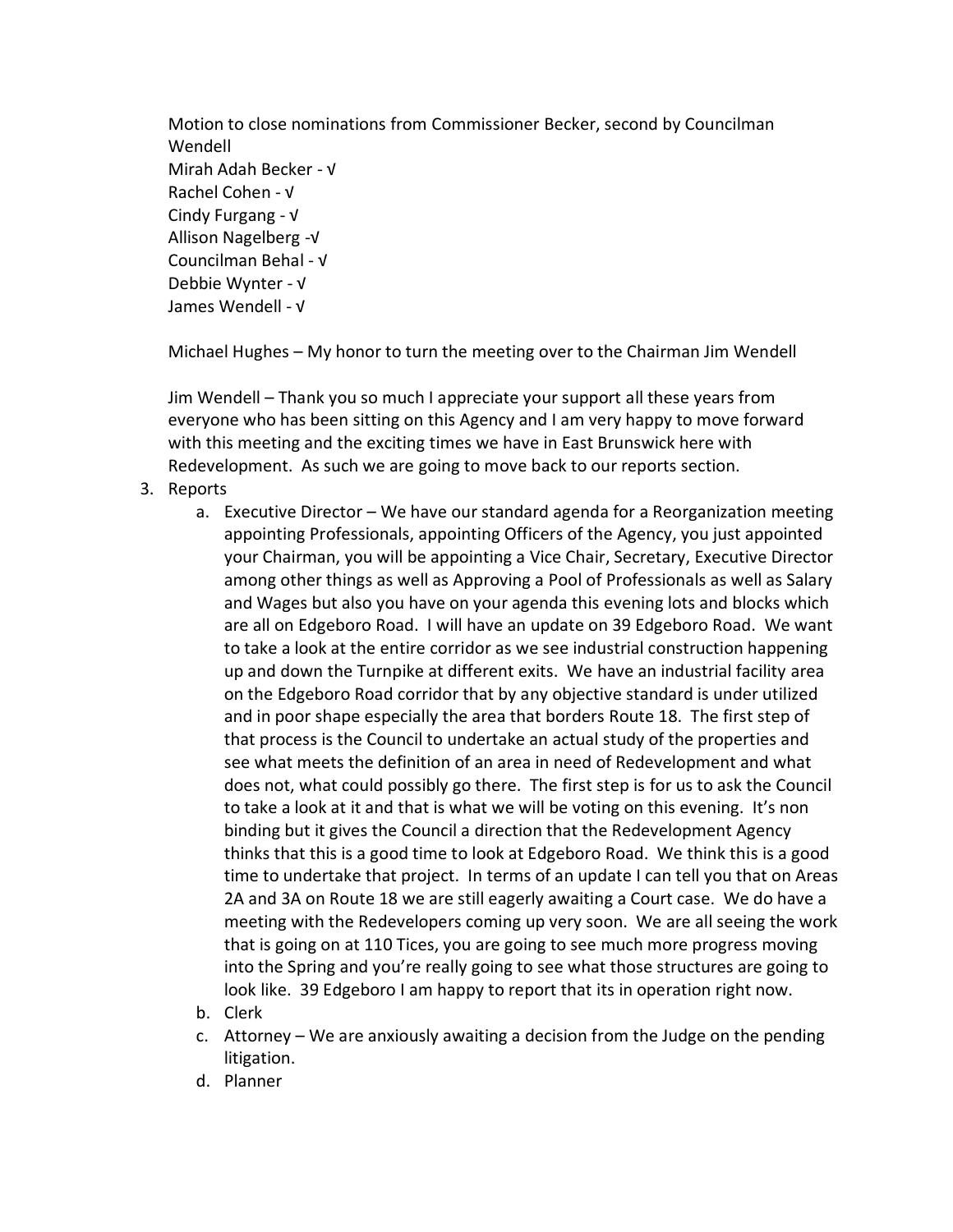- e. Chairman Its going to be a much a much more aggressive year for us, we need to be aggressive with our Developers and have them invest in our community.
- 4. Public Comments

Mayor Brad Cohen – There are some very important things we want to do this year especially since we are looking to be more aggressive in getting work done that was promised to us. If all the monies come in as promised you should be debt free to the township by the end of this year which means you are a fully independent agency and other than doing a required financial agreement through the township council much like our Housing Agency which is independent. I think it's a great think to have achieved other agencies which I'm told take many years to get to that point. We are looking into options on what to do with our parking decks. This is the time to get serious with properties that are sitting vacant.

- 5. Agenda
	- A. Approve the December 6, 2021 Redevelopment Agency Meeting minutes. Motion to approve by Commissioner Becker, second by Commissioner Furgang Mirah Adah Becker - √ Rachel Cohen - Cindy Furgang -√ Allison Nagelberg - Councilman Behal - Debbie Wynter - √ James Wendell - √
	- B. Resolution 2021024 Resolution Establishing Salary and Wage Rates for 2022 Motion to approve by Commissioner Wynter Commissioner Becker Mirah Adah Becker - √ Rachel Cohen - √ Cindy Furgang - √ Allison Nagelberg -√ Councilman Behal - √ Debbie Wynter - √ James Wendell - √
	- C. Resolution 2021025 Pool of Professionals Motion to approve by Commissioner Becker, second by Commissioner Behal Mirah Adah Becker - Rachel Cohen - √ Cindy Furgang - √ Allison Nagelberg - √ Councilman Behal - √ Debbie Wynter -√ James Wendell - √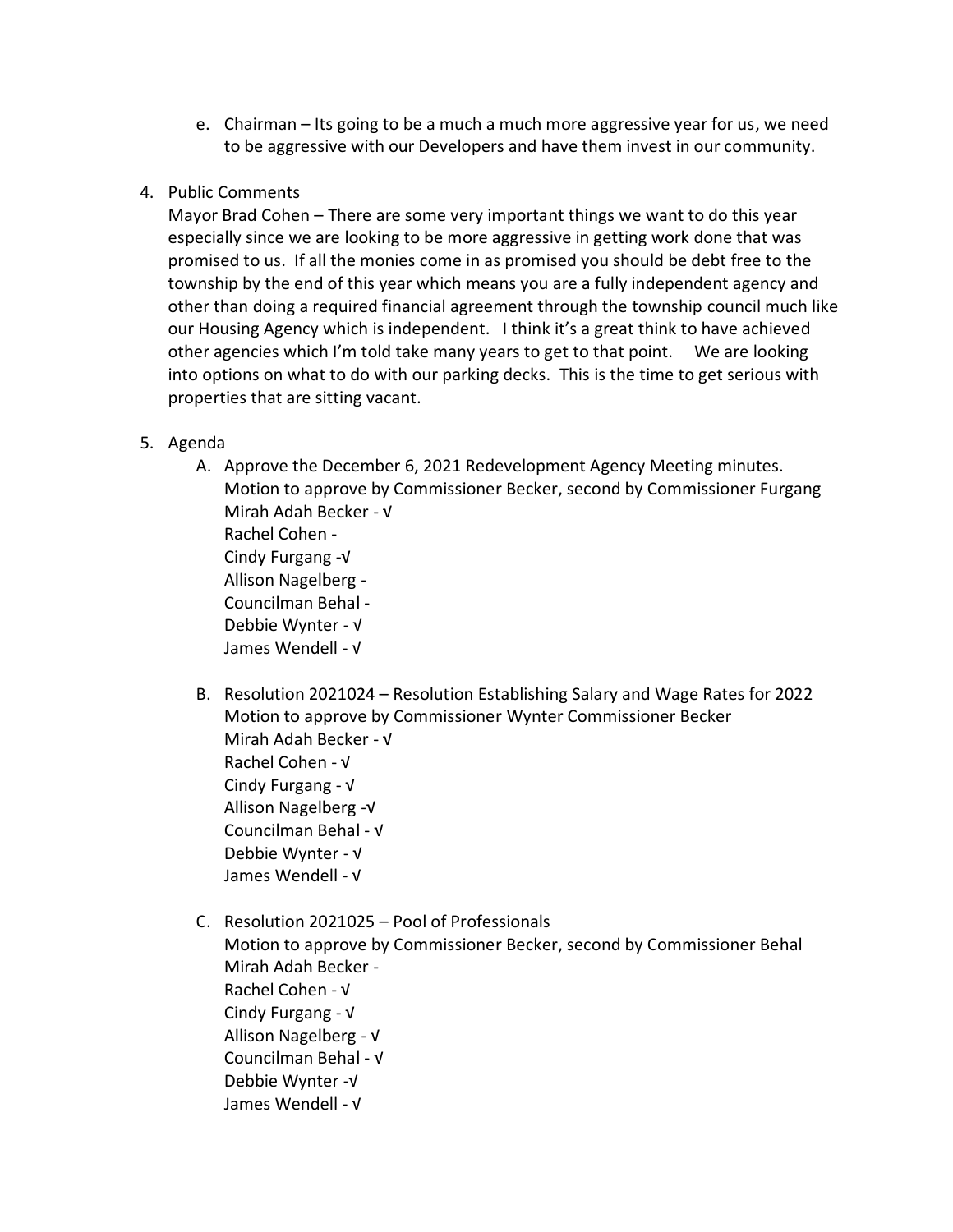- D. Resolution 2022001 appointing the Agency Chairman. Motion to approve by Commissioner Becker, second by Commissioner Wendell Mirah Adah Becker - √ Rachel Cohen - √ Cindy Furgang - √ Allison Nagelberg - √ Councilman Spadafino - Debbie Wynter - √ James Wendell - √
- E. Resolution 2022002 appointing the Agency Vice Chair. Motion to nominate Allison Nagelberg by Commissioner Wendell, second by Commissioner Becker Motion to close nominations for Vice Chair by Councilman Behal, second by Commissioner Cohen Hand vote to close nominations by all Mirah Adah Becker – √ Rachel Cohen – √ Cindy Furgang – √ Allison Nagelberg – √ Councilman Behal - √ Debbie Wynter – √ James Wendell - √
- F. Resolution 2022003 appointing the Agency Executive Director. Motion to approve by Commissioner Furgang second by Commissioner Becker Mirah Adah Becker – √ Rachel Cohen – √ Cindy Furgang – √ Allison Nagelberg – √ Councilman Behal - √ Debbie Wynter – √ James Wendell - √
- G. Resolution 2022004 appointing the Agency Clerk. Motion to approve by Commissioner Cohen second by Commissioner Wynter Mirah Adah Becker – √ Rachel Cohen – √ Cindy Furgang – √ Allison Nagelberg – √ Councilman Behal -√ Debbie Wynter – √ James Wendell - √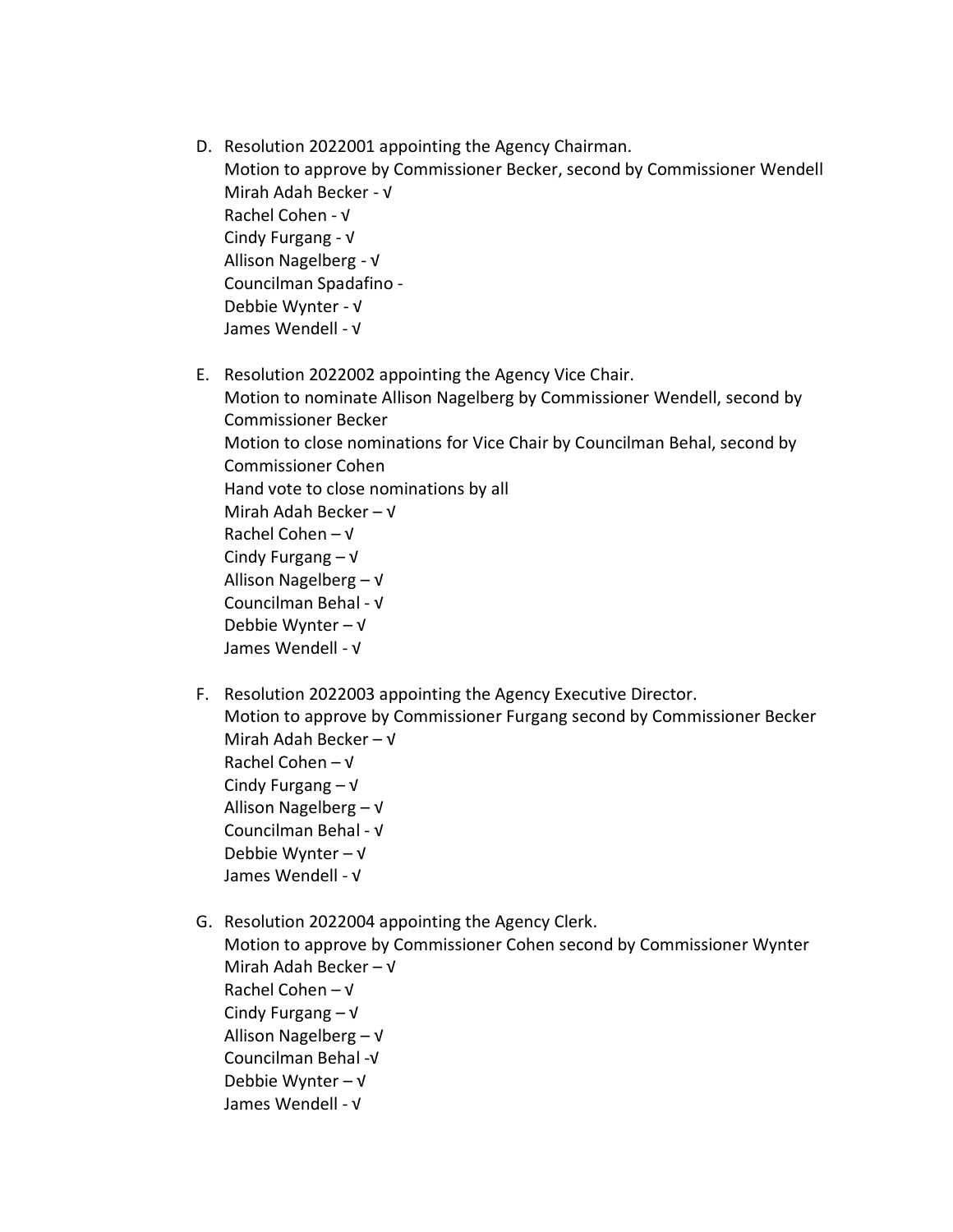- H. Resolution 2022005 appointing the Agency Chief Financial Officer/Treasurer. Motion to approve by Commissioner Behal, second by Commissioner Becker Mirah Adah Becker – √ Rachel Cohen – √ Cindy Furgang – √ Allison Nagelberg – √ Councilman Behal - √ Debbie Wynter – √ James Wendell -√
- I. Resolution 2022006 appointing the Accountant Motion to approve by Commissioner Nagelberg, second by Commissioner Cohen Mirah Adah Becker – √ Rachel Cohen –√ Cindy Furgang – √ Allison Nagelberg – √ Councilman Behal - √ Debbie Wynter – √ James Wendell -√
- J. Resolution 2220007 appointing Bank Depository Motion to approve by Commissioner Wynter, second by Commissioner Cohen Mirah Adah Becker – √ Rachel Cohen – √ Cindy Furgang – √ Allison Nagelberg – √ Councilman Behal - √ Debbie Wynter – √ James Wendell - √
- K. Resolution 2022008 appointing Attorney Motion to approve by Commissioner Cohen, second by Commissioner Behal Mirah Adah Becker – √ Rachel Cohen –√ Cindy Furgang –√ Allison Nagelberg – √ Councilman Spadafino - √ Debbie Wynter – √ James Wendell - √
- L. Resolution 2022009 appointing Auditor Motion to approve by Commissioner Nagelberg second by Commissioner Becker Mirah Adah Becker – √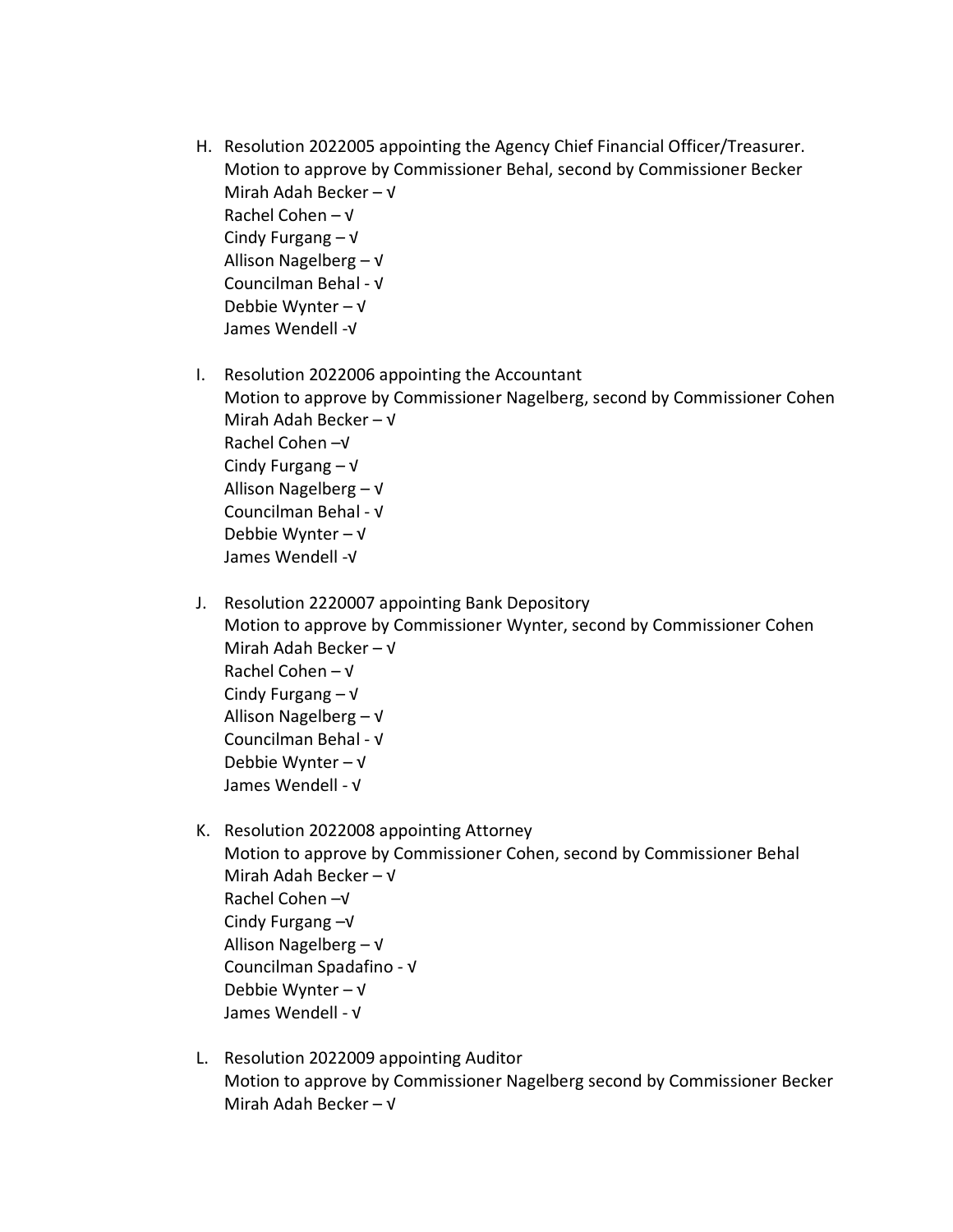Rachel Cohen – √ Cindy Furgang –√ Allison Nagelberg – √ Councilman Behal - √ Debbie Wynter – √ James Wendell - √

M. Resolution 2022010 Resolution requesting the Mayor and Council authorize the Planning Board to conduct an investigation as to whether the properties identified as Block 833, Lots 3, 5, 6, 7.01, 8.01, 9, 10.02, 17, 18.01, 19, 21.02, 21.03, 24.01, 26, 27, AND 28, BLOCK 834, LOTS 2.01, 3.06, 3.07, 4.25, 7.02, 8.02, 9, 11, 12, 23.01, 33, 34.03, 34.1, 34.11, 34.12 35.01, 35.02, 36.02, AND 36.03, AND BLOCK 834.01, LOTS 37, 38, AND 39.01 Qualify as an area in need of Redevelopment in accordance with the local Redevelopment and Housing Law,, N.J.S.A. 40A:12A ET SEQ.

Motion to amend the resolution that the Agency recommends that the Governing Body authorize it as a Condemnation Area in Need of Redevelopment by Commissioner Becker, second by Commissioner Wynter

All in favor of amending this motion to include Condemnation Ms. Morace please call the roll

Mirah Adah Becker – √

- Rachel Cohen √
- Cindy Furgang √
- Allison Nagelberg √

Councilman Spadafino - √

- Debbie Wynter √
- James Wendell √

Motion to approve the amended resolution by Commissioner Nagelberg, second by Commissioner Cohen Mirah Adah Becker – √ Rachel Cohen – √ Cindy Furgang – √ Allison Nagelberg – √ Councilman Behal - √ Debbie Wynter – √

- James Wendell √
- N. Approve the Bill List

Motion to approve by Commissioner Becker, second by Commissioner Furgang Mirah Adah Becker – √ Rachel Cohen – √ Cindy Furgang – √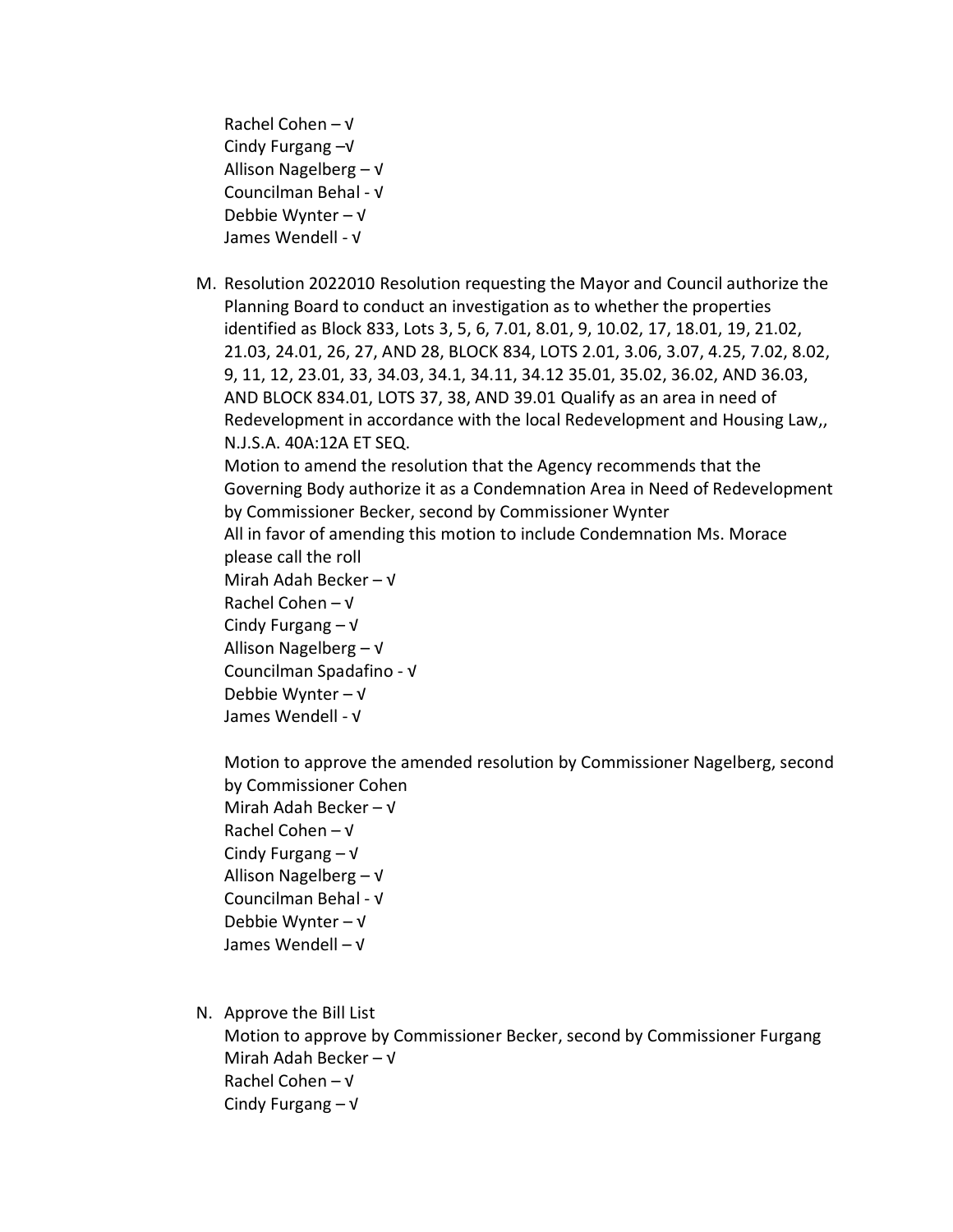Allison Nagelberg – √ Councilman Behal - √ Debbie Wynter – √ James Wendell - √

6. For the Good of the Cause

James Wendell – I would like to thank everyone for their time tonight as Reorganization meetings take a little time. We are embarking on some new properties this year and I'm excited about it. Does anyone else have anything to add to the Good of the Cause?

Mayor Brad Cohen – I just wanted to thank your two new members tonight and I didn't know if you wanted to give them an opportunity to introduce themselves.

Commissioner Rachel Cohen – Thank you and thank you Mayor Cohen for appointing me. I want to thank everyone for welcoming along to this Board and Agency. I'm very happy to serve my hometown. As many of us on this Board I am also an East Brunswick grad. I've spent my time in different parts of the country but made my way back to East Brunswick and a great place to call home. I'm ecstatic to see movement in areas that area in need of Redevelopment. I'm excited to be a part of that.

Councilman Dinesh Behal – I'm very happy to be able to serve my town in different roles and represent the Council. I'm looking forward to working with you all, thank you.

Michael Hughes – Chairman if we could just go back, there's another Block and Lot for Motel 6 that didn't make it in there. We can either go back and amend that resolution to include that Block and Lot. I need it amended so it also includes Block 833, Lot 23.01 as we were all checking these against one another in the maps Jim Wendell – This tends to happen all the time. That being the case can I get a motion to amend the resolution to include Block 833, Lot 23.01 to include condemnation and add it to this resolution on Item N of our agenda. Is that ok Ron? Ron Gordon - What we would need is the same process we went through earlier another motion to amend the resolution as previously approved and then a vote on the motion amended again.

James Wendell – We need to vote on the amendment and the resolution again. Ron Gordon – correct James Wendell - Can I get a motion to amend the resolution, motioned by Commissioner Becker, second Councilman Behal. All in favor Mirah Adah Becker – √ Rachel Cohen – √ Cindy Furgang – √ Allison Nagelberg – √ Councilman Behal - √